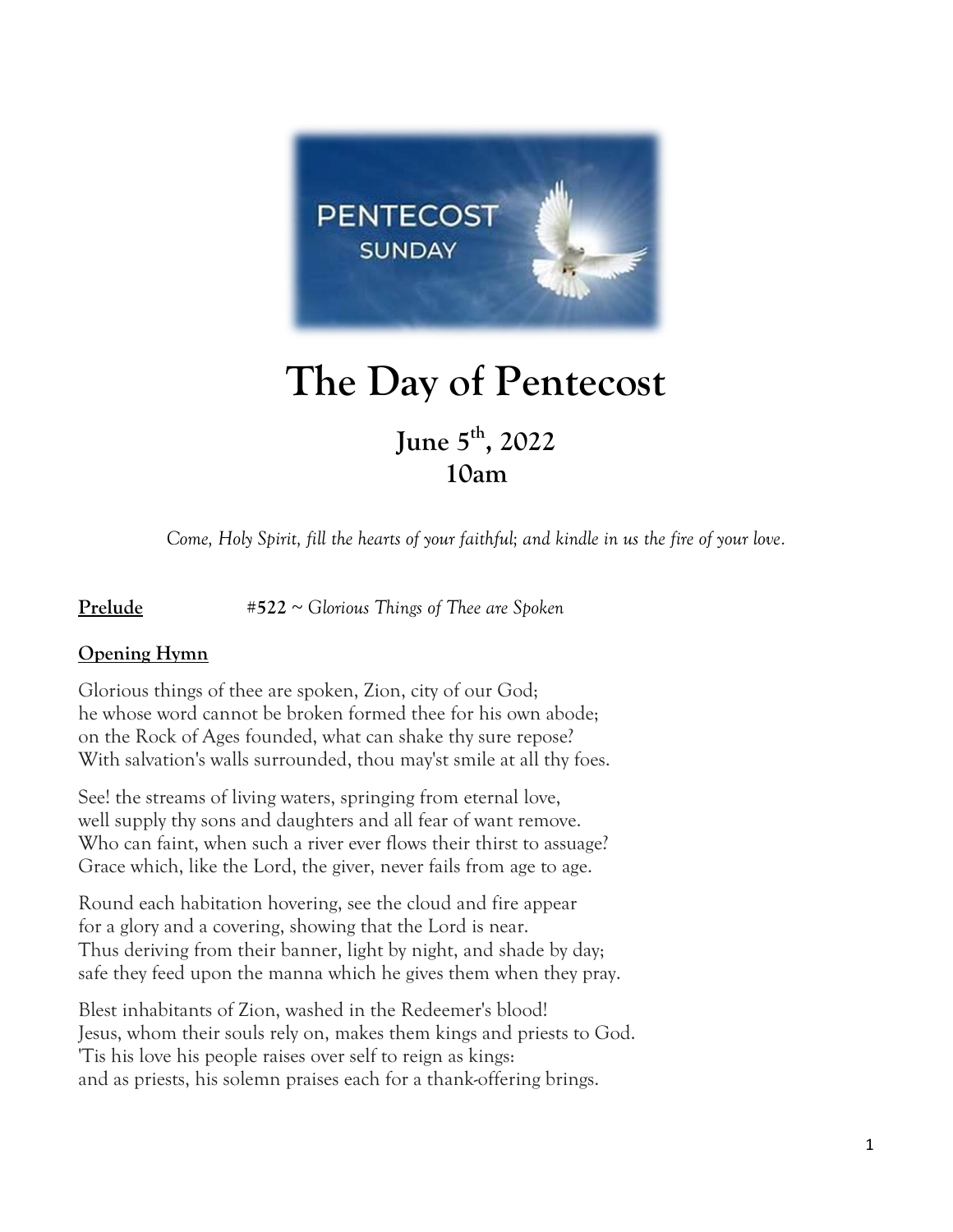**Leader:** Children of God, sing to the Lord-**People: We shall sing to our Father while yet we have life! Leader:** Joint heirs with Christ, sing praise to your God-**People: We shall sing to our Mother while yet we have breath! All:** May the glory of God endure forever! May the world rejoice in the works of God's hands!

 O God, the earth if full of your creatures; in wisdom you have made us all, and you have delivered us into one another's care, asking only that we love one another as you first loved us. But we have fostered discord rather than unity; contempt rather than respect; ignorance rather than love, communities, peoples, creatures, lands, seas-they have been set apart, or torn apart, or driven apart, by conflicting claims and thoughtless ambitions.

 You know our works and our thoughts, Lord. So do this day as you have promised; Gather together all our tribes and tongues, and restore us to harmony. Reconcile us in your Spirit of peace, and from new moon to new moon, and from Sabbath to Sabbath, all flesh shall worship your name.

**The Gloria 1982 Hymnal S 280**

**Glory to God in the highest, and peace to his people on earth, Lord God, heavenly King, almighty God and Father, we worship you, we give you thanks, we praise you for your glory. Lord Jesus Christ, only Son of the Father, Lord God, Lamb of God, you take away the sin of the world: have mercy on us; you are seated at the right hand of the Father: receive our prayer. For you alone are the Holy One, you alone are the Lord, you alone are the Most High, Jesus Christ, with the Holy Spirit, in the Glory of God the Father. Amen.** 

### **The Collect**

Almighty God, on this day you opened the way of eternal life to every race and nation by the promised gift of your Holy Spirit: Shed abroad this gift throughout the world by the preaching of the Gospel, that it may reach to the ends of the earth; through Jesus Christ our Lord, who lives and reigns with you, in the unity of the Holy Spirit, one God, for ever and ever. *Amen.*

### **The First Lesson**

**Acts 2:1-21**

When the day of Pentecost had come, the disciples were all together in one place. And suddenly from heaven there came a sound like the rush of a violent wind, and it filled the entire house where they were sitting. Divided tongues, as of fire, appeared among them, and a tongue rested on each of them. All of them were filled with the Holy Spirit and began to speak in other languages, as the Spirit gave them ability.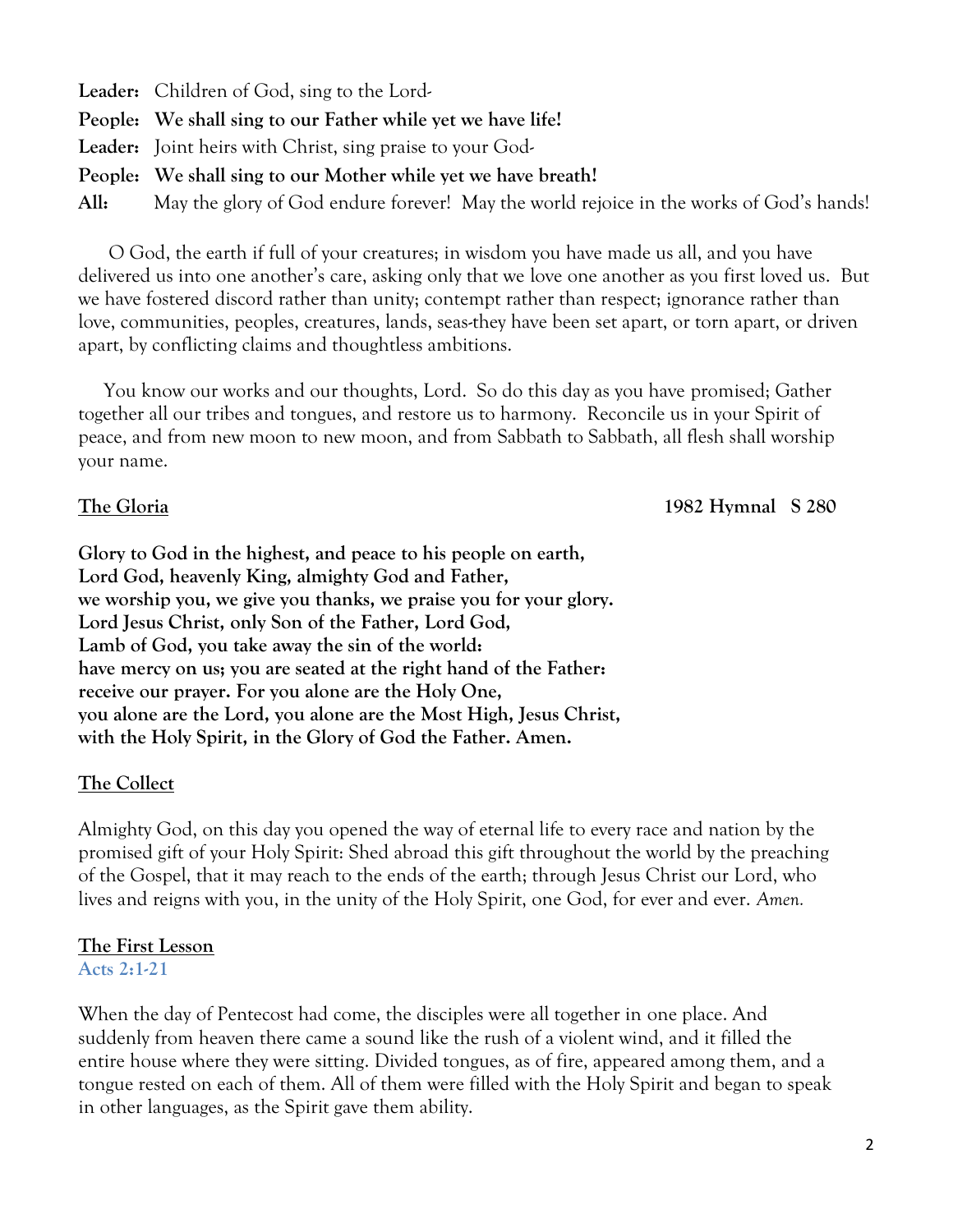Now there were devout Jews from every nation under heaven living in Jerusalem. And at this sound the crowd gathered and was bewildered, because each one heard them speaking in the native language of each. Amazed and astonished, they asked, "Are not all these who are speaking Galileans? And how is it that we hear, each of us, in our own native language? Parthians, Medes, Elamites, and residents of Mesopotamia, Judea and Cappadocia, Pontus and Asia, Phrygia and Pamphylia, Egypt and the parts of Libya belonging to Cyrene, and visitors from Rome, both Jews and proselytes, Cretans and Arabs-- in our own languages we hear them speaking about God's deeds of power." All were amazed and perplexed, saying to one another, "What does this mean?" But others sneered and said, "They are filled with new wine."

But Peter, standing with the eleven, raised his voice and addressed them, "Men of Judea and all who live in Jerusalem, let this be known to you, and listen to what I say. Indeed, these are not drunk, as you suppose, for it is only nine o'clock in the morning. No, this is what was spoken through the prophet Joel:

`In the last days it will be, God declares, that I will pour out my Spirit upon all flesh, and your sons and your daughters shall prophesy, and your young men shall see visions, and your old men shall dream dreams. Even upon my slaves, both men and women, in those days I will pour out my Spirit; and they shall prophesy. And I will show portents in the heaven above and signs on the earth below, blood, and fire, and smoky mist. The sun shall be turned to darkness and the moon to blood, before the coming of the Lord's great and glorious day. Then everyone who calls on the name of the Lord shall be saved.' "

#### **The Psalm**

#### **Psalm 104:25-35, 37 Benedic, anima mea**

- 25 O LORD, how manifold are your works! \* in wisdom you have made them all; the earth is full of your creatures.
- 26 **Yonder is the great and wide sea with its living things too many to number, \* creatures both small and great.**
- 27 There move the ships, and there is that Leviathan, \* which you have made for the sport of it.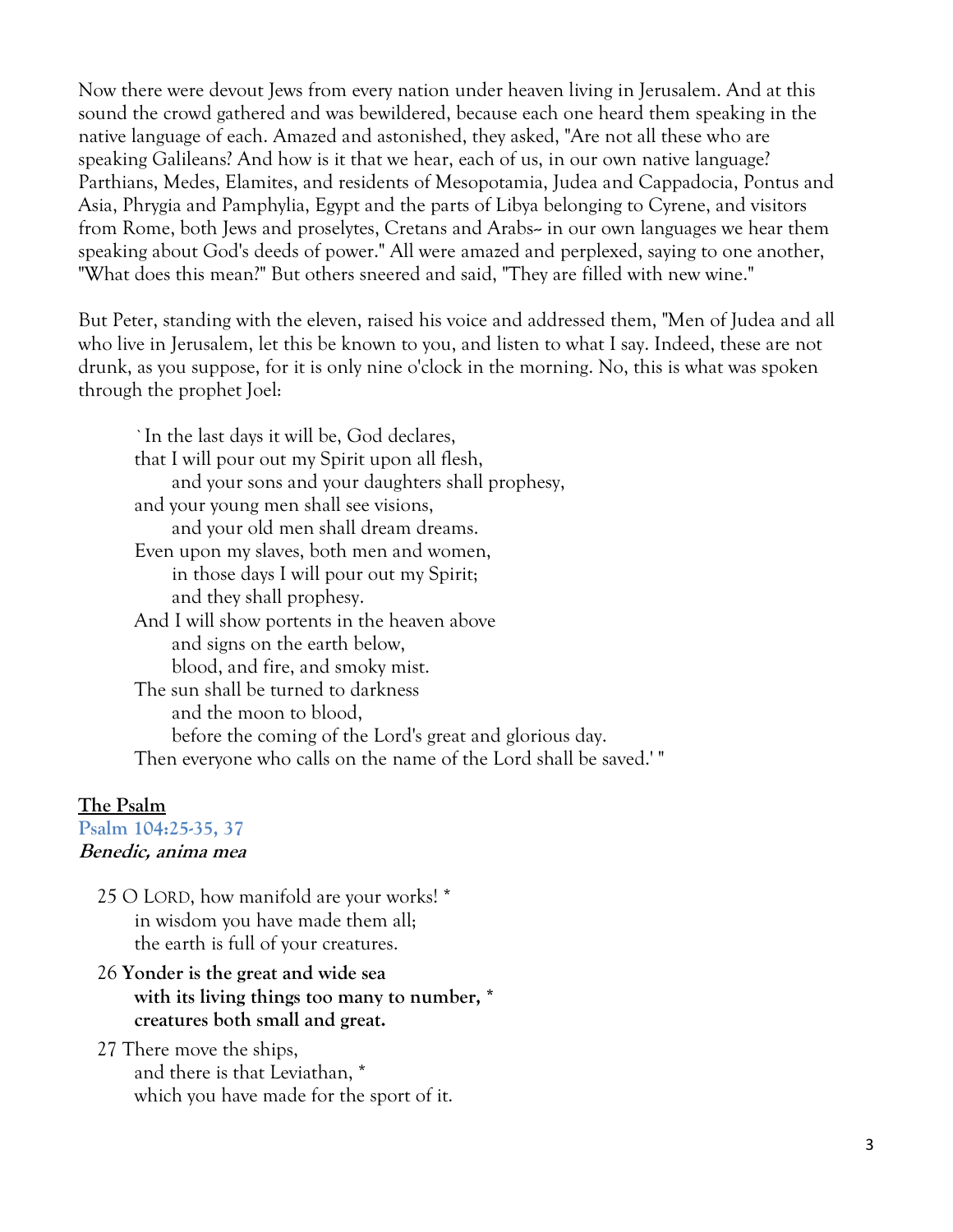| 28 All of them look to you *           |
|----------------------------------------|
| to give them their food in due season. |

- 29 You give it to them; they gather it; \* you open your hand, and they are filled with good things.
- 30 **You hide your face, and they are terrified; \* you take away their breath, and they die and return to their dust.**
- 31 You send forth your Spirit, and they are created; \* and so you renew the face of the earth.
- 32 **May the glory of the LORD endure for ever; \* may the LORD rejoice in all his works.**
- 33 He looks at the earth and it trembles; \* he touches the mountains and they smoke.
- 34 **I will sing to the LORD as long as I live; \* I will praise my God while I have my being.**
- 35 May these words of mine please him; \* I will rejoice in the LORD.
- 37 **Bless the LORD, O my soul. \* Hallelujah!**

**Gospel Hymn #516 ~** *Come Down, O Love Divine*

Come down, O Love divine, seek thou this soul of mine, and visit it with thine own ardor glowing; O Comforter, draw near, within my heart appear, and kindle it, thy holy flame bestowing.

O let it freely burn, till earthly passions turn to dust and ashes in its heat consuming; and let thy glorious light shine ever on my sight, and clothe me round, the while my path illuming.

And so the yearning strong, with which the soul will long, shall far outpass the power of human telling; for none can guess its grace, till Love create a place wherein the Holy Spirit makes a dwelling.

# **The Gospel**

**John 14:8-17 (25-27)**

Philip said to Jesus, "Lord, show us the Father, and we will be satisfied." Jesus said to him, "Have I been with you all this time, Philip, and you still do not know me? Whoever has seen me has seen the Father. How can you say, `Show us the Father'? Do you not believe that I am in the Father and the Father is in me? The words that I say to you I do not speak on my own;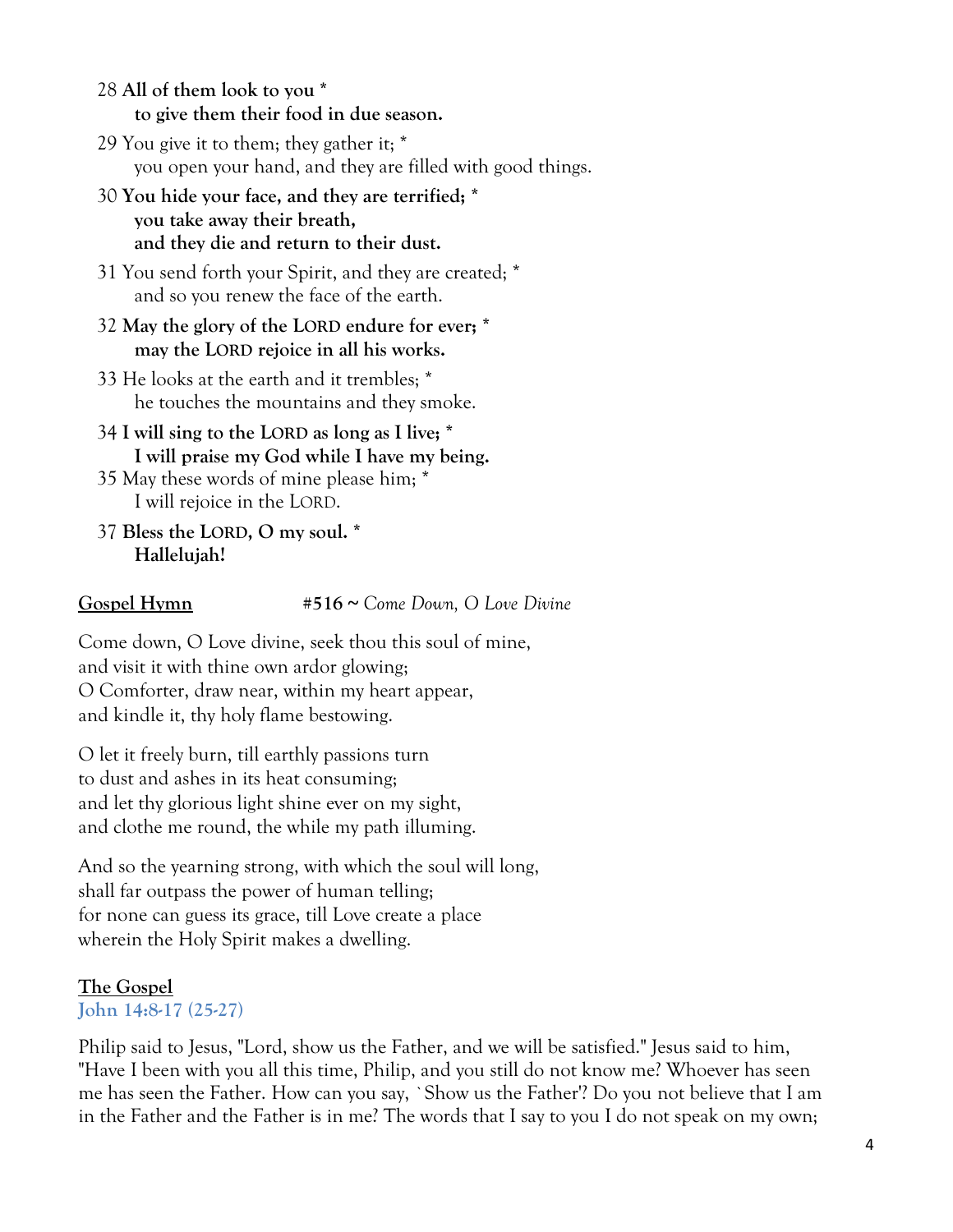but the Father who dwells in me does his works. Believe me that I am in the Father and the Father is in me; but if you do not, then believe me because of the works themselves. Very truly, I tell you, the one who believes in me will also do the works that I do and, in fact, will do greater works than these, because I am going to the Father. I will do whatever you ask in my name, so that the Father may be glorified in the Son. If in my name you ask me for anything, I will do it.

"If you love me, you will keep my commandments. And I will ask the Father, and he will give you another Advocate, to be with you forever. This is the Spirit of truth, whom the world cannot receive, because it neither sees him nor knows him. You know him, because he abides with you, and he will be in you."

["I have said these things to you while I am still with you. But the Advocate, the Holy Spirit, whom the Father will send in my name, will teach you everything, and remind you of all that I have said to you. Peace I leave with you; my peace I give to you. I do not give to you as the world gives. Do not let your hearts be troubled, and do not let them be afraid."]

**The Sermon The Rev. John Beach**

#### **The Nicene Creed**

**We believe in one God, the Father, the Almighty, maker of heaven and earth, of all that is, seen and unseen.** 

**We believe in one Lord, Jesus Christ, the only Son of God, eternally begotten of the Father, God from God, Light from Light, true God from true God, begotten, not made, of one Being with the Father. Through him all things were made. For us and for our salvation he came down from heaven: by the power of the Holy Spirit he became incarnate from the Virgin Mary, and was made man. For our sake he was crucified under Pontius Pilate; he suffered death and was buried. On the third day he rose again in accordance with the Scriptures; he ascended into heaven and is seated at the right hand of the Father. He will come again in glory to judge the living and the dead, and his kingdom will have no end.** 

**We believe in the Holy Spirit, the Lord, the giver of life, who proceeds from the Father and the Son. With the Father and the Son he is worshiped and glorified. He has spoken through the Prophets. We believe in one holy catholic and apostolic Church. We acknowledge one baptism for the forgiveness of sins. We look for the resurrection of the dead, and the life of the world to come. Amen.**

#### **Prayers of the People**

With joy for the gift of the Holy Spirit, together, let us pray for the well-being of the church, the world, and all in need, saying God, in your mercy, hear our prayer.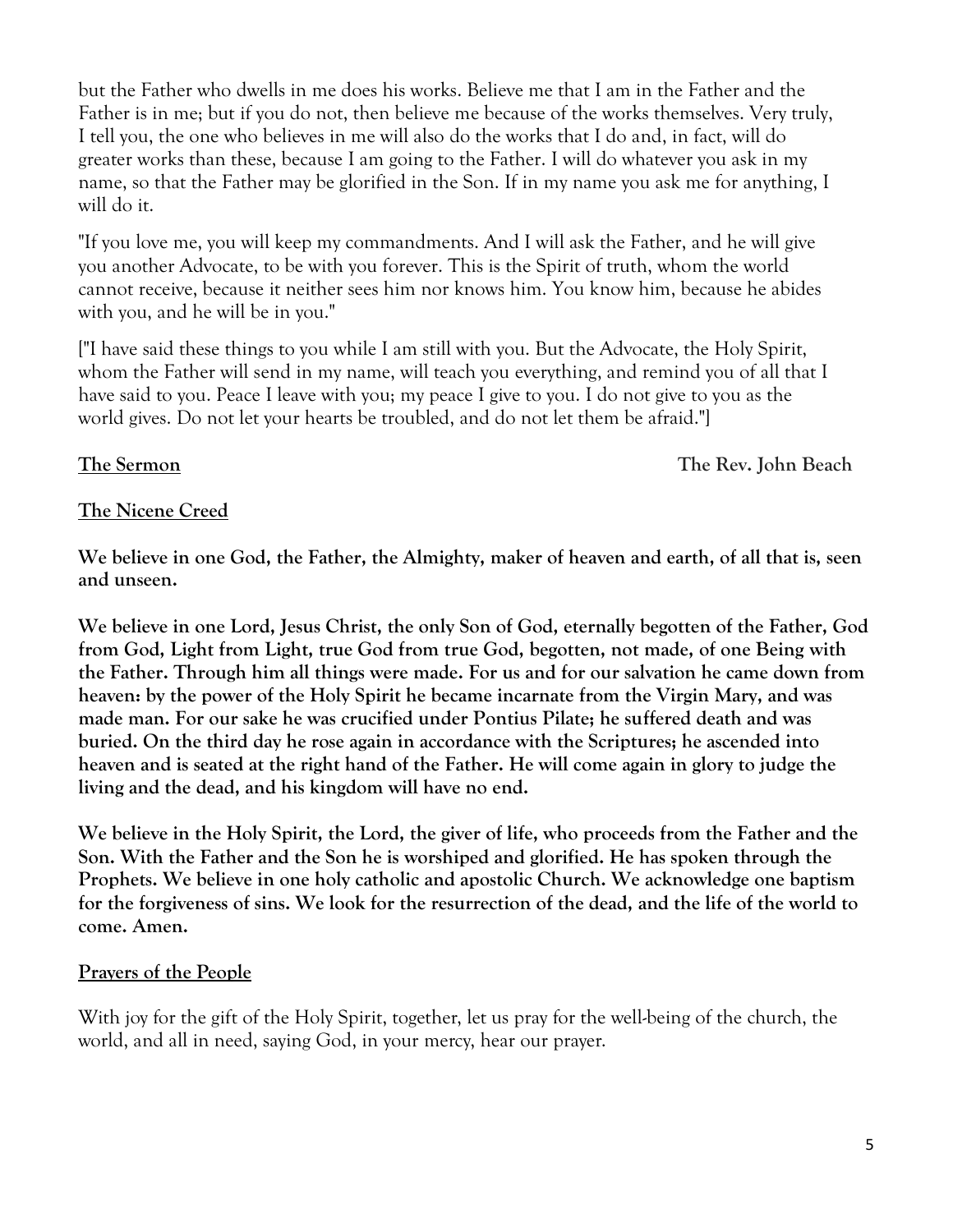We thank you for the wonder that erupted on the day of Pentecost, for the birth of the church, for the gifts of amazement and challenges, and for all the witnesses whose lives have been altered by your power alive in our world.

God, in your mercy, **hear our prayer.**

For the many peoples of this earth whose visions differ, whose languages offer special insights, whose ways of worship and compassion feed our own, we thank you. God, in your mercy, **hear our prayer.**

For the earth itself, through whose creatures we see your love and in whose winds we remember the coming of the Spirit, we thank you.

God, in your mercy, **hear our prayer.**

Make us grateful for the confounding experiences the Holy Spirit's presence creates in our lives, for the marvel of new visions, for the wisdom in prophetic words, and for the prayers of our great high priest.

God, in your mercy, **hear our prayer.**

Make us hungry to protect the health and nurturance of all people; let your fire burn in the leaders of the nations, in governors and mayors, on city councils and school boards; guard the lives of peacemakers, soldiers, philosophers, and artists. Pool the skills and passions of all your people for the sake of our delight and the nourishment of others.

God, in your mercy, **hear our prayer.**

Give comfort to all people who are refugees from war and famine, and all victims of violence, those who are lonely and frightened, ill imprisoned, homeless, or without work, and those who face death today. We pray especially for those we name now silently or aloud… God, in your mercy, **hear our prayer.**

Knowing it is your Holy Spirit who has flowed through your witnesses of ages past, we give you thanks for all the saints who have gone before us, especially James & Doris Smith, Everett Husler, Henry 'Stub' & Kathleen 'Kitty' Lawrence, Victor & Pryscilla MacNaught, and Anne Warren. With them and with confidence that you hear our prayers we commend all for whom we lift our voices, trusting that you give more than we need. Through your Son, Jesus Christ, our Lord. Amen.

Trusting in the promise of grace, let us tell the whole truth about ourselves and beg God's mercy for the renewal and amendments of our lives.

*Silence*

*Minister and People*

Most merciful God, we confess that we have sinned against you in thought, word, and deed, by what we have done, and by what we have left undone.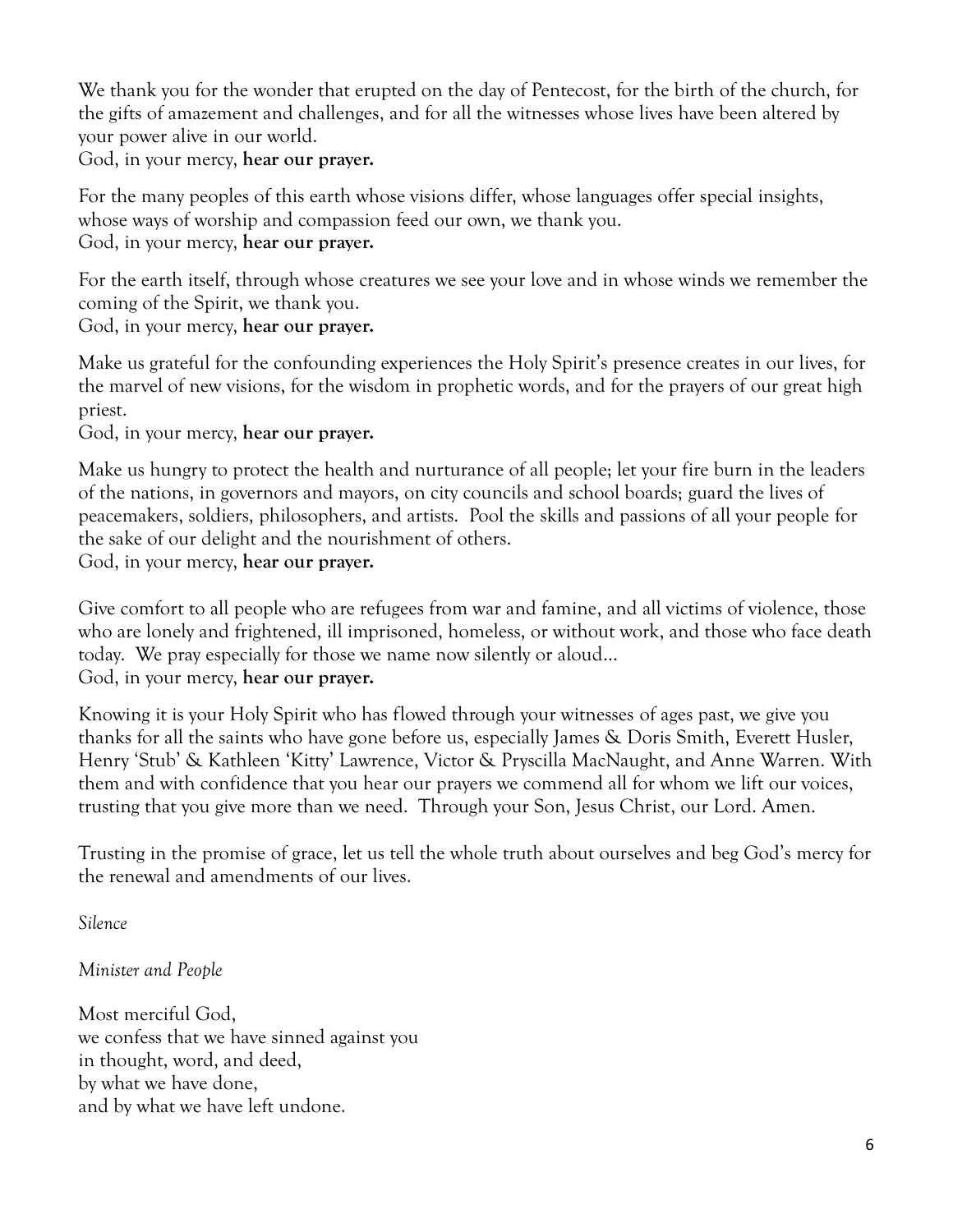We have not loved you with our whole heart; we have not loved our neighbors as ourselves. We are truly sorry and we humbly repent. For the sake of your Son Jesus Christ, have mercy on us and forgive us; that we may delight in your will, and walk in your ways, to the glory of your Name. Amen.

*The Priest, stands and says*

Almighty God have mercy on you, forgive you all your sins through our Lord Jesus Christ, strengthen you in all goodness, and by the power of the Holy Spirit keep you in eternal life. *Amen.*

#### **The Peace**

*Officiant* The peace of the Lord be always with you. *People* **And also with you.**

#### **The Holy Communion**

#### **Offertory Anthem**

**Doxology 1982 Hymnal** #**380** vs. 3 only

**Praise God, from whom all blessings flow; Praise Him, all creatures here below; Praise Him above, ye heavenly host; Praise Father, Son and Holy Ghost. Amen.** 

Giver of life, receive all we offer you this day. Let the Spirit you bestow on your Church continue to work in the world through the hearts of all who believe. We ask this in the name of Jesus Christ the Lord.

The Lord be with you. *And also with you.*

Lift up your hearts. *We lift them to the Lord.*

Let us give thanks to the Lord our God. *It is right to give him thanks and praise.*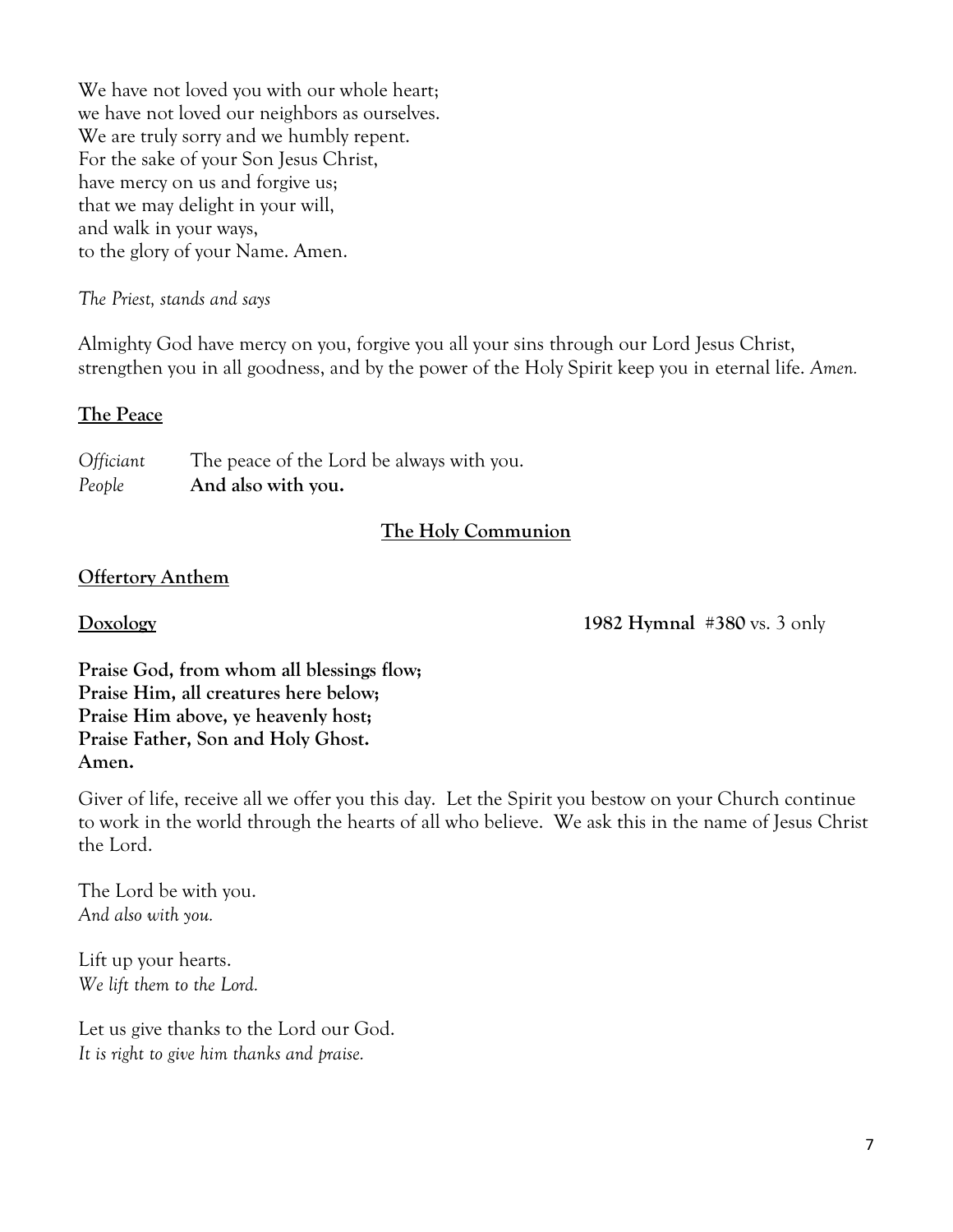*Then, facing the Holy Table, the Officiant proceeds*

God of all power, Ruler of the Universe, you are worthy of glory and praise. *Glory to you for ever and ever.*

At your command all things came to be: the vast expanse of interstellar space, galaxies, suns, the planets in their courses, and this fragile earth, our island home. *By your will they were created and have their being.*

From the primal elements you brought forth the human race, and blessed us with memory, reason, and skill. You made us the rulers of creation. But we turned against you, and betrayed your trust; and we turned against one another.

*Have mercy, Lord, for we are sinners in your sight.*

Again and again, you called us to return. Through prophets and sages you revealed your righteous Law. And in the fullness of time you sent your only Son, born of a woman, to fulfill your Law, to open for us the way of freedom and peace.

*By his blood, he reconciled us. By his wounds, we are healed.*

And therefore we praise you, joining with the heavenly chorus, with prophets, apostles, and martyrs, and with all those in every generation who have looked to you in hope, to proclaim with them your glory, in their unending hymn:

*Minister and People*

**Holy, Holy, Holy Lord, God of power and might, heaven and earth are full of your glory. Hosanna in the highest. Blessed is he who comes in the name of the Lord. Hosanna in the highest.**

*The Officiant continues*

And so, Father, we who have been redeemed by him, and made a new people by water and the Spirit, now bring before you these gifts. Sanctify them by your Holy Spirit to be the Body and Blood of Jesus Christ our Lord.

On the night he was betrayed he took bread, said the blessing, broke the bread, and gave it to his friends, and said, "Take, eat: This is my Body, which is given for you. Do this for the remembrance of me."

After supper, he took the cup of wine, gave thanks, and said, "Drink this, all of you: This is my Blood of the new Covenant, which is shed for you and for many for the forgiveness of sins. Whenever you drink it, do this for the remembrance of me."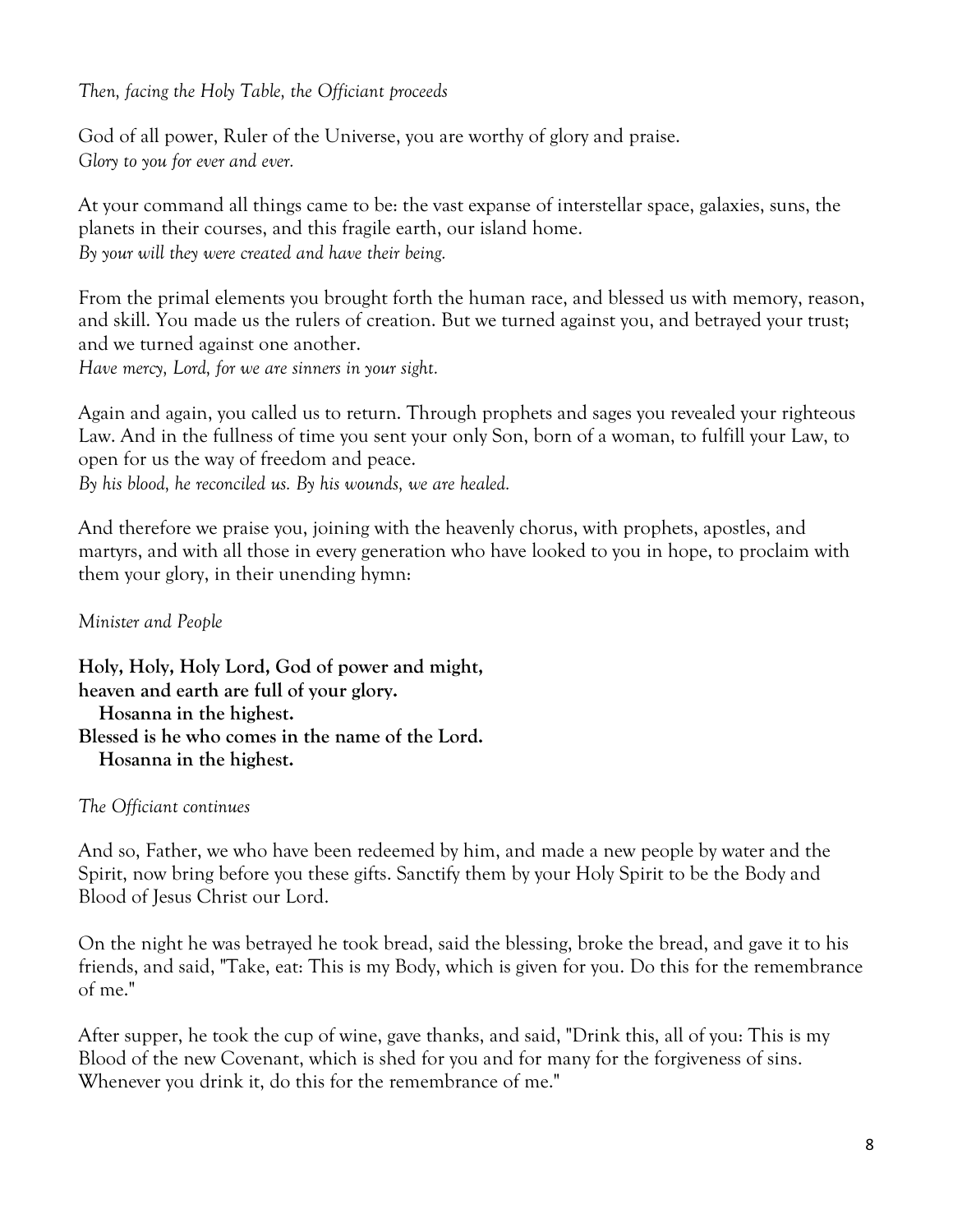Remembering now his work of redemption, and offering to you this sacrifice of thanksgiving, *We celebrate his death and resurrection, as we await the day of his coming.*

Lord God of our Fathers: God of Abraham, Isaac, and Jacob; God and Father of our Lord Jesus Christ: Open our eyes to see your hand at work in the world about us. Deliver us from the presumption of coming to this Table for solace only, and not for strength; for pardon only, and not for renewal. Let the grace of this Holy Communion make us one body, one spirit in Christ, that we may worthily serve the world in his name.

*Risen Lord, be known to us in the breaking of the Bread.*

Accept these prayers and praises, Father, through Jesus Christ our great High Priest, to whom, with you and the Holy Spirit, your Church gives honor, glory, and worship, from generation to generation. *AMEN.*

And now, as our Savior Christ has taught us, we are bold to say,

### **The Lord's Prayer**

**Our Father, who art in heaven, hallowed be thy Name, thy kingdom come, thy will be done, on earth as it is in heaven. Give us this day our daily bread. And forgive us our trespasses, as we forgive those who trespass against us. And lead us not into temptation, but deliver us from evil. For thine is the kingdom, and the power, and the glory, for ever and ever. Amen.** 

#### **The Breaking of the Bread**

*Officiant* Alleluia. Christ our Passover is sacrificed for us. *People* **Therefore, let us keep the feast. Alleluia.**

### **The Invitation to Holy Communion**

*A spiritual communion is a personal devotional that anyone can pray at any time to express their desire to receive Holy Communion at that moment, but in which circumstances impede them from actually receiving Holy Communion.*

*The Officiant invites the following prayer to be said by all.*

My Jesus, I believe that you are truly present in the Blessed Sacrament of the Altar. I love you above all things, and long for you in my soul. Since I cannot receive you in the Sacrament of your Body and Blood, come spiritually into my heart. Cleanse and strengthen me with your grace, Lord Jesus, and let me never be separated from you. May I live in you, and you in me, in this life and in the life to come. Amen.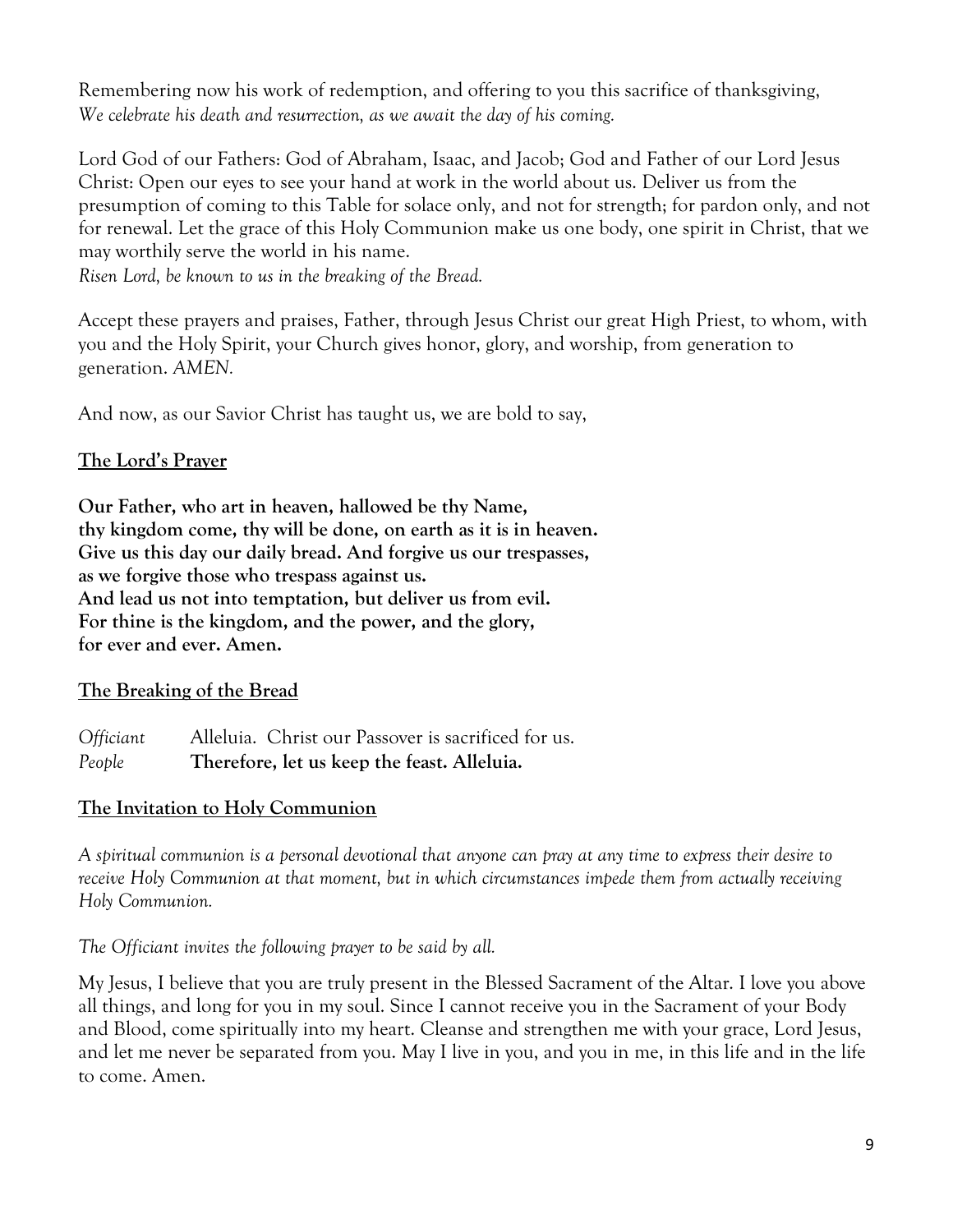Alleluia, alleluia, alleluia. Christ our Passover is sacrificed for us; Therefore let us keep the feast. Alleluia, alleluia, alleluia.

*Officiant* The Gifts of God for the People of God. This is God's table, and everyone is welcome here.

#### **Distribution of Communion**

#### **Communion Anthem**

#### **Post-communion Prayer**

Father, may we ho have received this Eucharist live in the unity of your Holy Spirit, that we may show forth his gifts to all the world. We ask this in the name of Jesus Christ our Lord.

- *Officiant* Let us pray.
- *People* **Eternal God, heavenly Father, you have graciously accepted us as living members of your Son our Savior Jesus Christ, and you have fed us with spiritual food in the Sacrament of his Body and Blood. Send us now into the world in peace, and grant us strength and courage to love and serve you with gladness and singleness of heart; through Christ our Lord. Amen.**

#### **Blessing**

Yesterday we slaved in the shadow of Babel. Today we are freed by Pentecost's fire. Let our pride divide us no longer; let the Spirit unite us forever. The pace of God I leave with you; the peace of God I give unto you. Let not your hearts be troubled, neither let them be afraid.

**Closing Hymn** #**688** ~ *A Mighty Fortress is our God*

A mighty fortress is our God, a bulwark never failing; our helper he amid the flood of mortal ills prevailing: for still our ancient foe doth seek to work us woe; his craft and power are great, and, armed with cruel hate, on earth is not his equal.

Did we in our strength confide, our striving would be losing; were not the right man on our side, the man of God's own choosing: dost ask who that may be? Christ Jesus, it is he; Lord Sabbaoth, his Name, from age to age the same, and he must win the battle.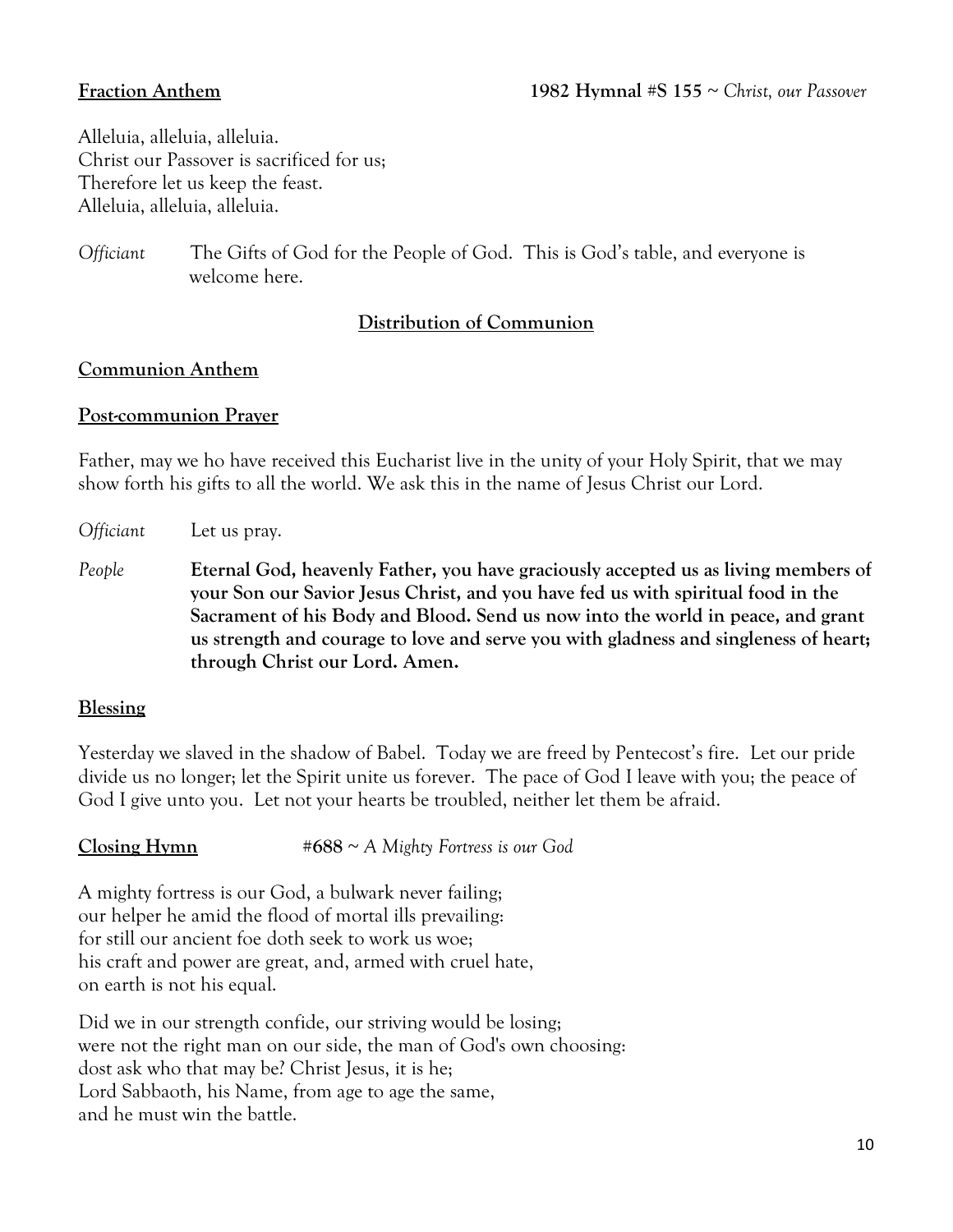And though this world, with devils filled, should threaten to undo us, we will not fear, for God hath willed his truth to triumph through us; the prince of darkness grim, we tremble not for him; his rage we can endure, for lo! his doom is sure, one little word shall fell him.

That word above all earthly powers, no thanks to them, abideth; the Spirit and the gifts are ours through him who with us sideth: let goods and kindred go, this mortal life also; the body they may kill: God's truth abideth still, his kingdom is forever.

#### **Dismissal**

| Officiant | Let us go forth in the name of Christ. Alleluia, alleluia. |
|-----------|------------------------------------------------------------|
| People    | Thanks be to God. Alleluia, alleluia.                      |

#### **Postlude**

#### **Weekly Prayer List**

David Bell, Diane Brophy, Paul Brophy, Maureen Burke, Barbara Cox, Don DiGiacomo, Oriol Pi-Sunyer, Jim Dockery, Janet Dunton, Beth (Manoogian) DuPlessie, Jim & Tim Eldridge, Joanne Felci, Paul Felci, Ruth Garrett, Peggy Gibbs, Gary Goodwin, Carolyn Hashem, Tom Hashem, Estelle Heath, Bruce Higgins, Jeanne Kelly-Smith, Paige Kimball, (Baby) Autumn Ladder-Bush, Dennis Lancaster, Janet Lancaster, Lisa Lancaster, Ron Luongo, Janet Macrina, Matt, Lori M., Mary & Dante, Harriet Miraglia, Erica Moore, Gisela Moore, Jeanine Morris, Bonnie Muise, Fran Muise, Sara Murray, Gordon Noseworthy, Bill St. Clair, David St. Clair, Nancy Scarry, Terrie Sevier, Kelly Shaw, Ray Shaw, Malcolm Silva, Gail Smith, Victoria Smith, Amanda Sullivan, Linda Sullivan, Meghan Tapley, Addison White, Walter, Rachel, and The Rev. Suzanne Wade.